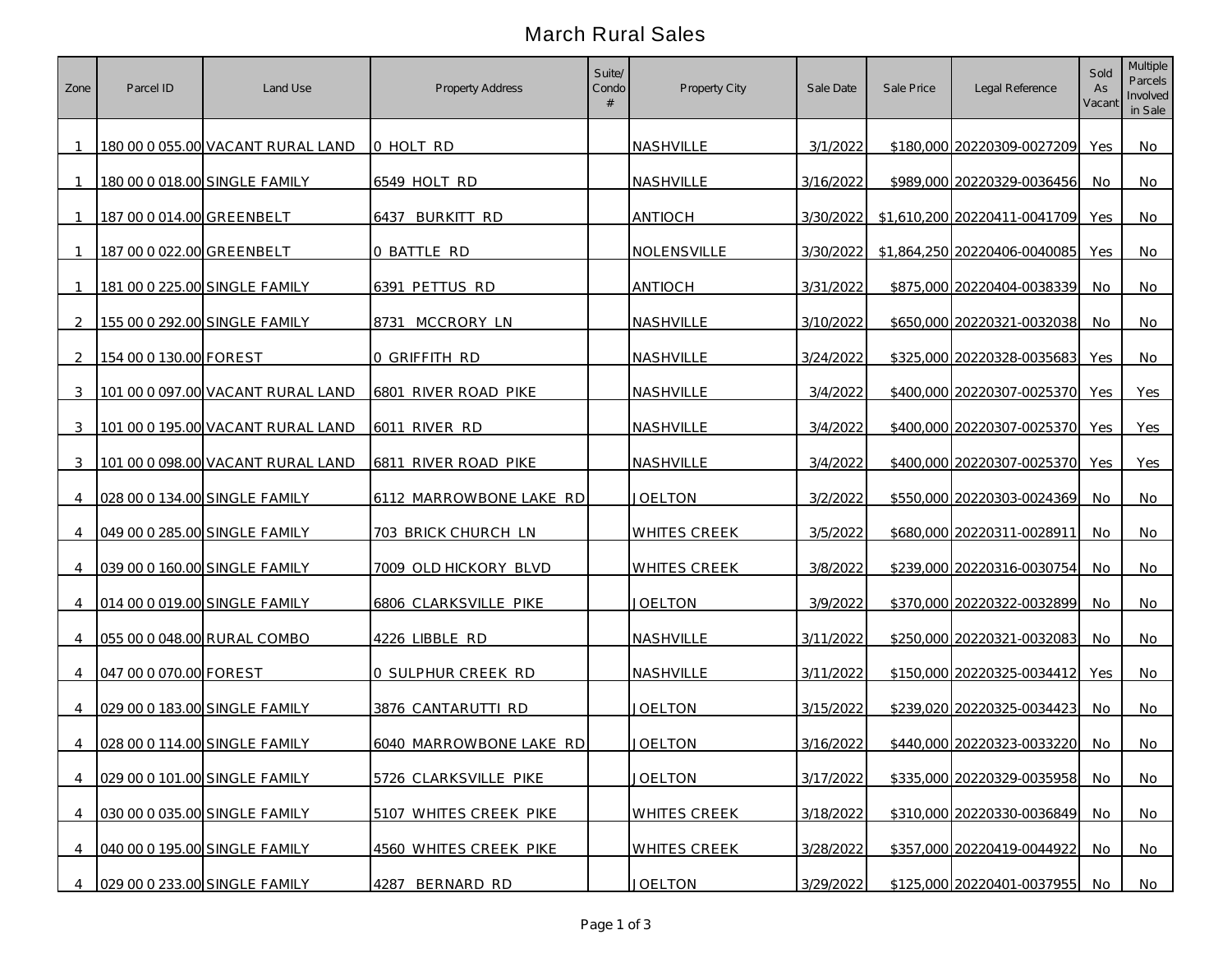## March Rural Sales

| Zone | Parcel ID                   | Land Use                                       | <b>Property Address</b>   | Suite/<br>Condo | Property City         | Sale Date | Sale Price | Legal Reference                       | Sold<br>As<br>Vacant | Multiple<br>Parcels<br>Involved<br>in Sale |
|------|-----------------------------|------------------------------------------------|---------------------------|-----------------|-----------------------|-----------|------------|---------------------------------------|----------------------|--------------------------------------------|
| 5    |                             | 015 00 0 085.00 SINGLE FAMILY                  | 2836 UNION HILL RD        |                 | JOELTON               | 3/2/2022  |            | \$420,000 20220317-0031374            | No.                  | No                                         |
| 5    |                             | 016 00 0 077.00 SINGLE FAMILY                  | 2448 UNION HILL RD        |                 | <b>GOODLETTSVILLE</b> | 3/3/2022  |            | \$328,000 20220309-0026658            | No                   | No                                         |
| 5    |                             | 032 00 0 088.00 SINGLE FAMILY                  | 1433 CAMPBELL RD          |                 | <b>GOODLETTSVILLE</b> | 3/4/2022  |            | \$450,000 20220309-0027097            | No                   | No.                                        |
| 5    | 023 00 0 011.00 FOREST      |                                                | 2342 CLAY LICK RD         |                 | <b>WHITES CREEK</b>   | 3/14/2022 |            | \$399,900 20220316-0030883            | Yes                  | No                                         |
| -5   |                             | 017 00 0 009.00 SINGLE FAMILY                  | 1880 UNION HILL RD        |                 | <b>GOODLETTSVILLE</b> | 3/14/2022 |            | \$315,000 20220323-0033478            | No                   | No                                         |
| 5    |                             | 016 00 0 233.00 VACANT RURAL LAND              | O CROCKER SPRINGS RD      |                 | <b>GOODLETTSVILLE</b> | 3/15/2022 |            | \$150,000 20220316-0030637            | Yes                  | Yes                                        |
| -5   |                             | 016 00 0 232.00 VACANT RURAL LAND              | 0 CROCKER SPRINGS RD      |                 | <b>GOODLETTSVILLE</b> | 3/15/2022 |            | \$150,000 20220316-0030637            | Yes                  | Yes                                        |
| 5    |                             | 016 00 0 231.00 VACANT RURAL LAND              | 0 CROCKER SPRINGS RD      |                 | <b>GOODLETTSVILLE</b> | 3/15/2022 |            | \$150,000 20220316-0030637            | Yes                  | Yes                                        |
| 5    |                             | 015 00 0 102.00 SINGLE FAMILY                  | 2821 UNION HILL RD        |                 | <b>JOELTON</b>        | 3/17/2022 |            | \$280,000 20220329-0035813            | No                   | No                                         |
| 5    |                             | 017 00 0 028.00 VACANT RURAL LAND              | 5914 LICKTON PIKE         |                 | <b>GOODLETTSVILLE</b> | 3/18/2022 |            | \$15,800 20220328-0035532             | Yes                  | No.                                        |
| 5    |                             | 009 00 0 083.00 SINGLE FAMILY                  | 7870 RIDGEWOOD RD         |                 | <b>GOODLETTSVILLE</b> | 3/18/2022 |            | \$250,000 20220328-0035110            | No                   | No.                                        |
| -5   |                             | 007 00 0 028.00 SINGLE FAMILY                  | 8298 OLD SPRINGFIELD PIKE |                 | <b>GOODLETTSVILLE</b> | 3/21/2022 |            | \$315,000 20220405-0039435            | No                   | No                                         |
| 5    |                             | 023 00 0 038.00 SINGLE FAMILY                  | 2237 CLAY LICK RD         |                 | <b>WHITES CREEK</b>   | 3/23/2022 |            | \$313,500 20220331-0037386            | No                   | No                                         |
| 5    | 023 00 0 142.00 FOREST      |                                                | 0 CLAY LICK RD            |                 | <b>WHITES CREEK</b>   | 3/25/2022 |            | \$253,100 20220404-0038638            | Yes                  | Yes                                        |
| 5    |                             | 011 00 0 044.00 SINGLE FAMILY                  | 3359 FREEMAN HOLLOW RD    |                 | <b>GOODLETTSVILLE</b> | 3/29/2022 |            | \$650,000 20220406-0039946            | No                   | No                                         |
| 5    |                             | 007 00 0 076.00 SINGLE FAMILY                  | 2237 TINNIN RD            |                 | <b>GOODLETTSVILLE</b> | 3/30/2022 |            | \$605,000 20220401-0037846            | No                   | No                                         |
| 6    | 063 00 0 089.00 GREENBELT   |                                                | 325 MENEES LN             |                 | <b>MADISON</b>        | 3/1/2022  |            | \$1,128,000 20220304-0025219          | No                   | Yes                                        |
| 6    |                             | GREENBELT/RES<br>074 00 0 044.00 GRRENBELT/RES | O MENEES LN               |                 | <b>MADISON</b>        |           |            | 3/1/2022 \$1,128,000 20220304-0025219 | Yes                  | Yes                                        |
| 7    | 085 07 0 141.00 HALL/LODGE  | <b>CLUB/UNION</b>                              | 240 DOWNEYMEADE DR        |                 | NASHVILLE             | 3/11/2022 |            | \$250,000 20220314-0029505            | No                   | Yes                                        |
| 7    | 085 00 0 073.00 PARKING LOT |                                                | 241 DOWNEYMEADE DR        |                 | NASHVILLE             | 3/11/2022 |            | \$250,000 20220314-0029505            | No                   | Yes                                        |
| 7    |                             | 062 00 0 036.00 VACANT RURAL LAND              | 0 PENNINGTON BEND RD      |                 | NASHVILLE             | 3/14/2022 |            | \$850,000 20220316-0030694            | Yes                  | <b>No</b>                                  |
|      |                             | 8 150 00 0 125.00 SINGLE FAMILY                | 3201 HAMILTON CHURCH RD   |                 | <b>ANTIOCH</b>        | 3/3/2022  |            | \$420,000 20220321-0031903            | No                   | No                                         |